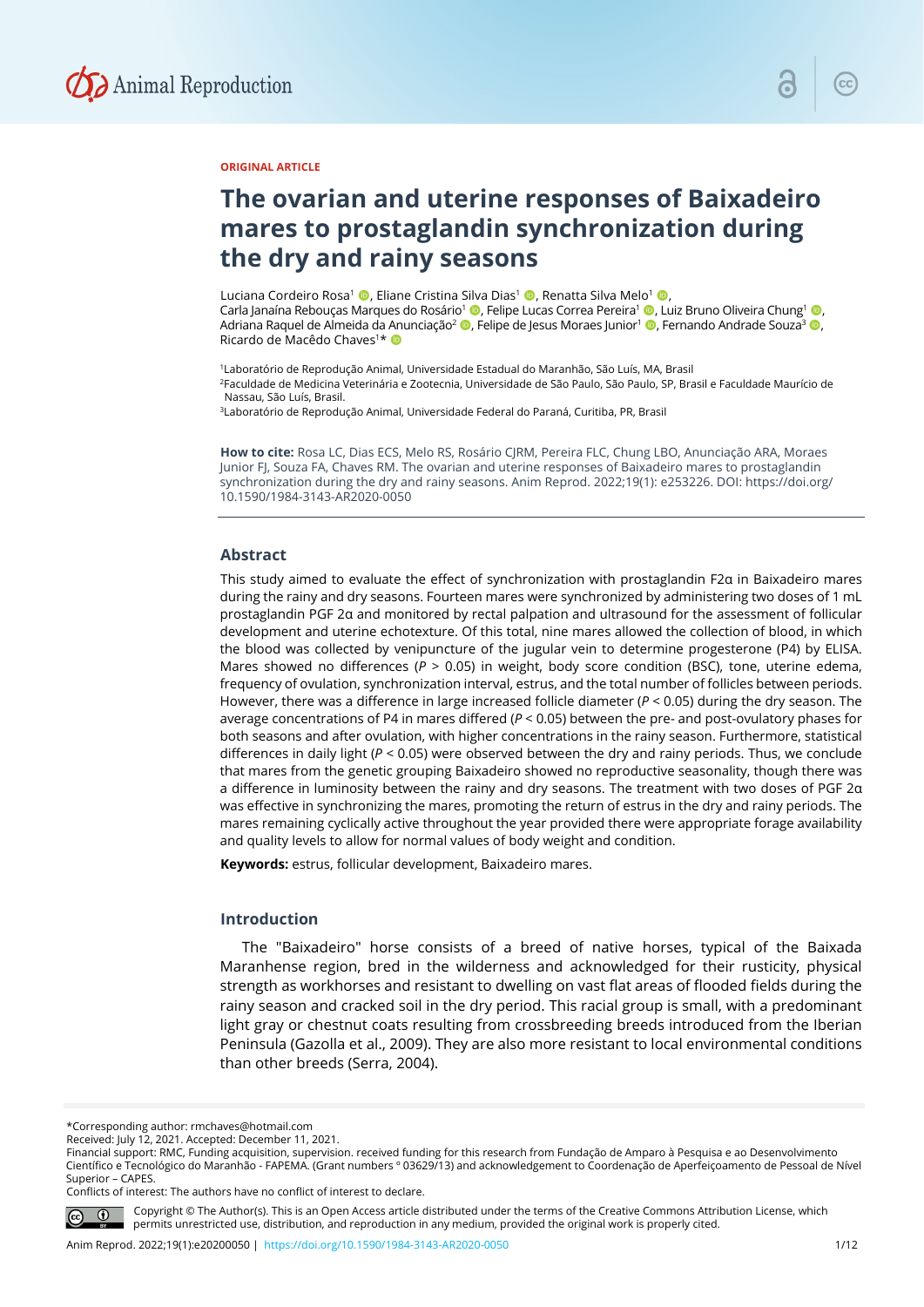Data on the origin, reproductive characteristics and calving time of this genetic grouping are not yet known. Reports from breeders indicate that mares can give birth throughout the year. However, these horses are generally classified as seasonal breeders, presenting several cycles throughout the reproductive season. Several factors can influence reproduction, such as those related to the immune system and environmental factors such as photoperiod and temperature, nutritional factors, and seasonality (Klein and Nelson, 1999; Nagy et al., 2000, Ferreira-Dias et al., 2005).

In mares the interovulatory interval lasts an average of 21 days, varying according to the duration of estrus, a wide variation due to differences in estrus length (Cuervo-Arango et al., 2015). The growth and development of follicles occur at this stage (Moura, 2012), resulting in the dominance of a single preovulatory follicle (Morel et al., 2010). This process ends in ovulation with the formation of the corpus luteum (Arruda et al., 2001), increasing progesterone's secretion, the hormone involved in maintaining ovarian activity (Ferreira-Dias et al., 2005). In high-latitude regions, during the anovulatory season, most mares maintain progesterone levels below 1 ng / mL (Ginther, 1990), the latter being an efficient way to check the mares' ovarian cyclicity and CL activity (Arruda et al., 2001).

Traits related to follicular development may vary between breeds and between animals from different regions (Valle et al., 2005), especially those close to the equator. Information on reproductive seasonality and ovarian activity is limited (Boeta et al., 2006). In equatorial areas, seasonality of main factors affecting the success of breeding, such as the peak of grass growth, may differ from temperate areas (Carranza et al., 2017).

Estrus synchronization in equine females is a biotechnique that presents some obstacles due to the characteristics physiological of the species, however it allows manipulating the estrous cycle and follow the follicular development until the detection of ovulation. The duration of the interval between ovulations in the equine species is approximately 22 days, during which two-thirds are constituted by the luteal phase (diestrus) and one third by the follicular phase (estrus) (McKinnon and Voss, 1992).

The PGF 2α starts the regression of the corpus luteum, approximately 14 days after ovulation, in the absence of pregnancy, in large domestic species (Stabenfeldt and Edqvist, 1996). Thus, synchronization protocols that use this hormone aim to induce luteolysis of a corpus luteum and recruit a new follicular wave (Haetinger et al., 2008). The aim of this study was to evaluate the effect of synchronization with prostaglandin F2α in Baixadeiro mares during the rainy and dry seasons.

# **Materials and methods**

#### **Location and trial period**

The experiment was carried out in two stages, the first during the rainy (RS - February) and dry (DS - July) 2015 season. The averages for the entire period of rainfall was 0.319  $\pm$  1.71 mm, temperature was of  $26.99 \pm 2.33$  °C and humidity was  $84.50 \pm 10.00\%$ .

# **Experimental grouping**

The experiment involved fourteen mares whose mean age and mean height were, respectively, 6.35  $\pm$  1.21 years and 128.43  $\pm$  5.74 cm. They were originally free-ranged in the fields of the Baixada Maranhense region and introduced to the Experimental Farm of UEMA and included nulliparous, lactating and multiparous mares, all empty, evaluated by ultrasonography. From this total, nine mares were selected whose temperament and restraint allowed the blood to be collected for the hormonal assay. The animals were raised on pastures of native vegetation (*Paratheria prostata, Paspalum virgatum, and Acrocera zizanoides*; Serra, 2004), in paddocks of 0.5 ha and supplemented with commercial ration (Equimax® 12MA).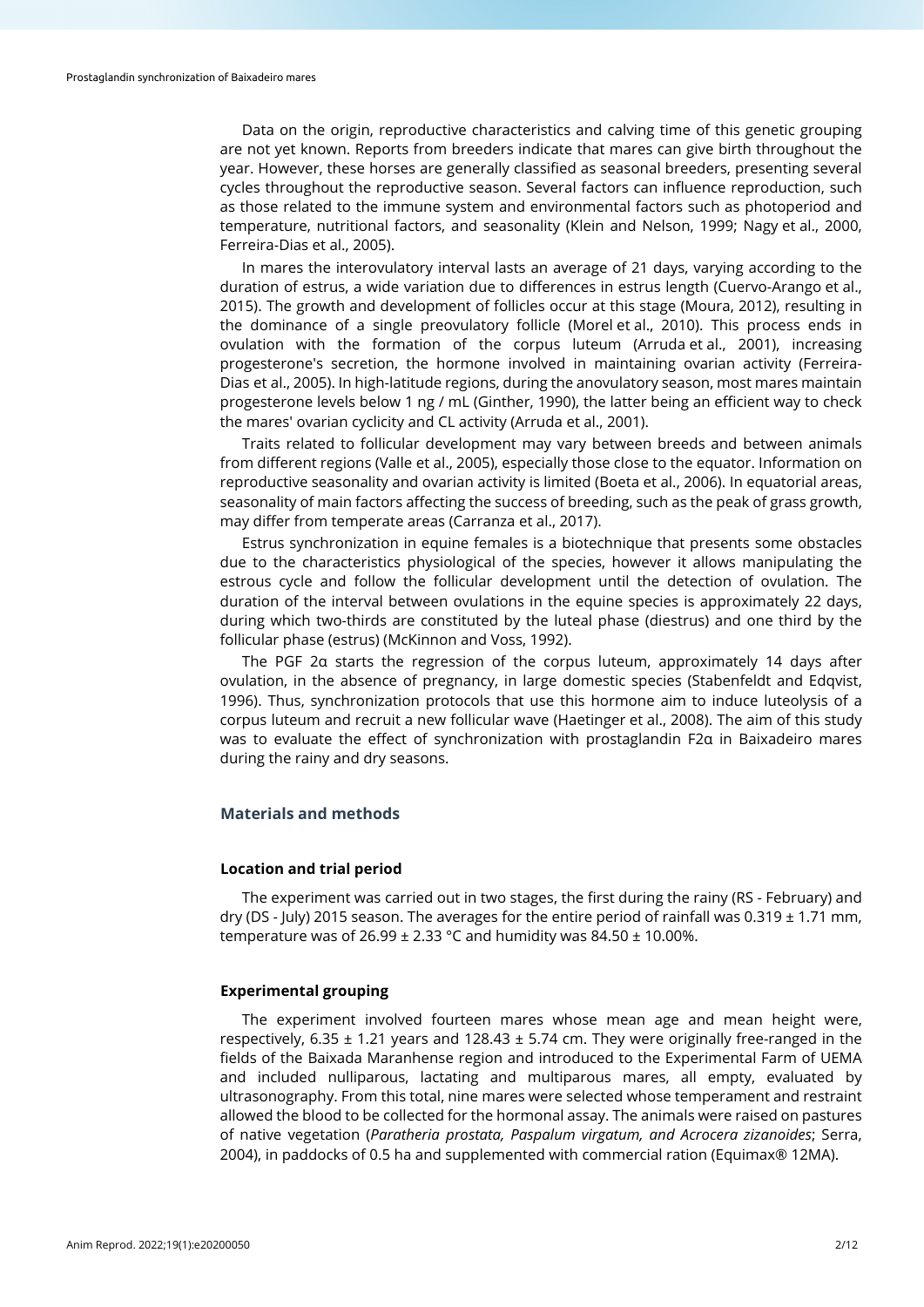Measurements of live weight variations at 10-day intervals were recorded using equine weighing tapes and the body condition score (BCS), based on the Henneke et al., (1983) scale, considering the beginning, middle, and end of each step, to calculate the mean values per period.

#### **Synchronization**

In both wet and dry seasons, mares were synchronized with prostaglandin F2α (Sincrocio®) to complete the previous luteal phase and control ovulation time (Faria and Gradela, 2010). For this, two doses of 1 mL of PGF2α were used with an interval of 10 days. 72 hours after the second dose, the mares were monitored by transrectal palpation and ultrasonography (Mindray® DP 2200 VET, 5 MHz transrectal transducers and 7.5 MHz frequency) for characterization of uterine edema, follicular growth and ovulation. The synchronization interval was considered the interval between the days of application of the second dose of PGF 2α and the detection of ovulation, obtaining the average of the days for mares that ovulated.

# **Gynecological evaluation**

By transrectal palpation, uterine tonus was classified subjectively on a scale ranging from 1 for minimal uterine tone (flaccid) to 4 for maximum tone (turgid), according to the criteria used by Hayes et al. (1985).

# **Ultrasound evaluation**

The ultrasound examination was performed every 48 hours to monitor the follicles that were identified and measured from static images and obtained the mean value for determining the follicular diameters. The total number of follicles was evaluated on days 0, 7 and 14 of the evaluation in which D0 was the first day of evaluation and considering the follicular emergence from the smallest follicle detected with the follicular wave involving 7 -11 follicles (Ginther et al., 2001). The classification of the follicles was based on the follicular diameter, being classified as small (≤ 15 mm), medium (16 - 30 mm) and large (≥ 30 mm; Boeta et al., 2006). Mares were considered in estrus when they had 25 mm follicles (Pierson, 1993) and were exposed to the presence of a stallion to verify sexual receptivity. The daily follicular growth rate was estimated for the dominant follicles (Almeida et al., 2001), obtaining the mean value for RS and DS. The dominant follicle was considered to be that follicle with a diameter ≥ 22.5 mm (Ginther et al., 2003). For pre-ovulatory follicle, it was considered the one with a diameter of 30 mm (Valle et al., 2005), with the pre-ovulatory period being the time elapsed between the detection of the pre-ovulatory follicle and the recording of ovulation, when the evaluations ultrasounds have become daily. The ovulation rate was determined by the frequency of ovulations recorded in both periods. After ovulation, the formation of the corpus luteum was monitored with ultrasonographic evaluations taking place at an interval of 48 hours. The interovulatory interval was considered the period between an ovulation and the subsequent ovulation.

The uterine echotexture evaluation was used to estimate the degree of the uterine score, following the Samper and Pycock ranking (Samper and Pycock, 2007), which establishes a degree of edema between 0 and 5, where 0 corresponds to the uterus without edema, 4 with strong edema and 5 with abnormal edema.

### **Hormonal Assay**

Blood samples collected by jugular vein puncture and stored in 5 mL heparinized tubes.

The samples were centrifuged at 1500  $\times$  g for 10 minutes, and the plasma was decanted and placed in storage tubes at -20°C (Ginther et al., 2008). Blood sampling started 72 hours after synchronization and occurred on alternate days up to 10 days after ovulation, following the days of ultrasonographic evaluation.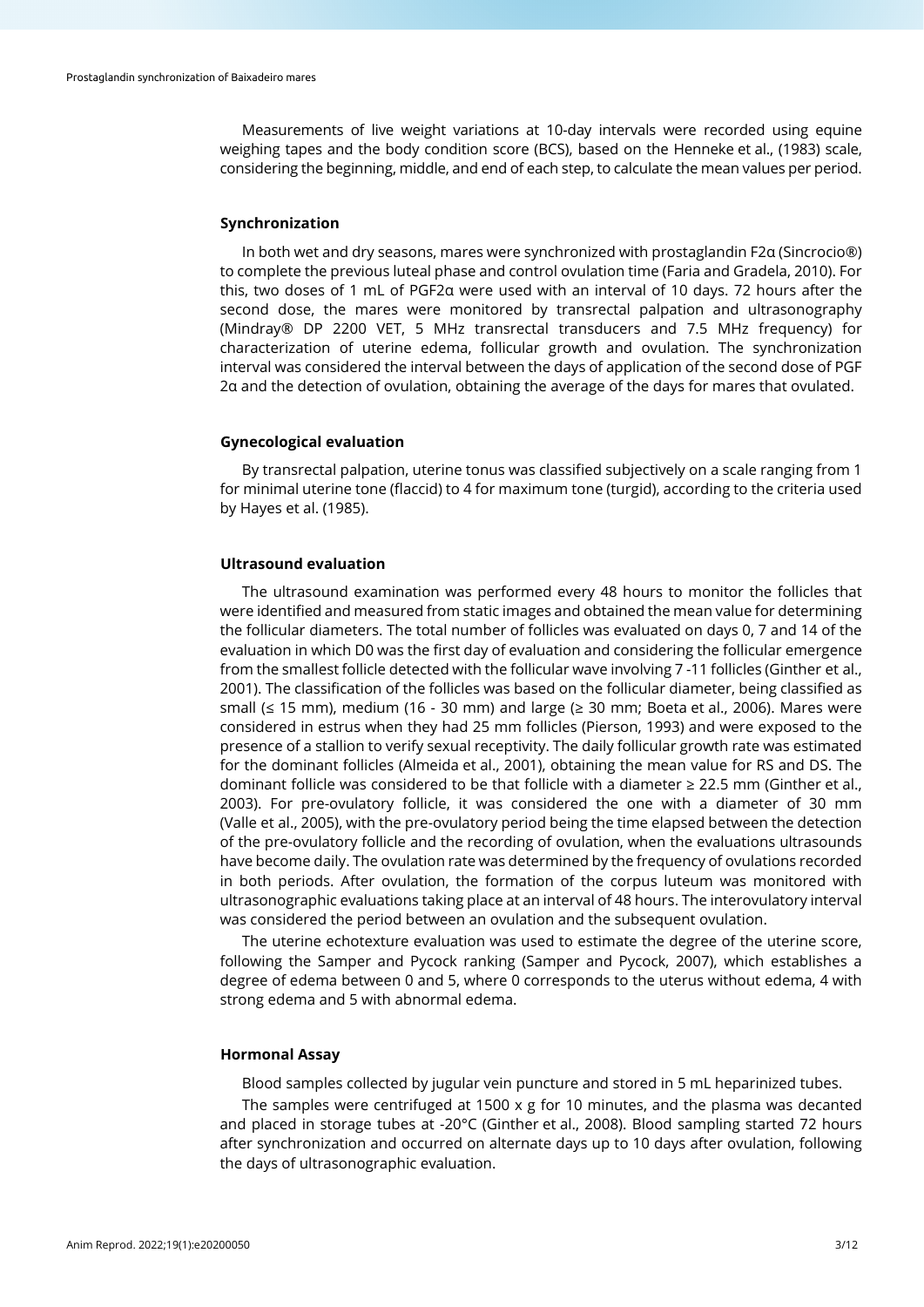The levels of progesterone (P4) were determined by the enzyme immunoassay (ELISA) method, according to the procedure recommended by the commercial kit (DRG Progesterone Enzyme Immunoassay Kit, EIA - 1561, DRG - Germany) and performed at the Immunodiagnostic Laboratory of UEMA. The P4 reference solutions used in the trial were: Calibrator 0: S0 ng / mL; S1: 0.3 ng / mL; S2: 1.25 ng / mL, S3: 2.5 ng / mL, S4: 5 ng / mL; S5: 15 ng / mL; S6: 20 ng / mL. The intra-assay coefficient of variation was 5.4% for 0.62 ng/mL; 6.99% to 4.67 ng / mL; 6.86% to 10.80 ng / mL. The inter-assay coefficient of variation was 9.96% for 0.56 ng / mL; 4.34% to 4.55 ng / mL; 5.59% to 10.65 ng / mL. The readings were performed by spectrophotometer (Biotek EL x 800), the Gen5 program Getting Started, Microplate Data Collection and Analysis Software.

# **Experimental design and statistical analysis**

Data were analyzed by mean, standard deviation, and percentage frequency for each variable. The SAS statistical software (Student Newman Keuls test) was used to determine differences among data on weight, ECC, tonus, synchronization, rainfall, daytime duration, follicular development, and mare hormonal levels between RS and DS for animals before and after ovulation.

Data were normalized by the Cramer-von Mises test to classify follicular diameters and the analyses of treatment interactions, interactions between periods, and its relation to progesterone levels were performed through a multiple-comparison factorial using the Tukey-Kramer test. The difference in ovulation rate and number of follicles between the RS and DS periods was determined by the Chi-square test using the significance level *P* < 0.05.

#### **Ethics statement**

The experiment was conducted at the State University of Maranhão's Experimental Farm - Fazenda Escola de São Bento, FESB/UEMA (Lat 18°59'S; Long 56°39'W), in year 2015 and in compliance with the Ethics Commission on Animal Research (CEEA – CONCEA / MCT UEMA) approval protocol for this research work (019 / 2015).

# **Results**

The mares showed no significant difference ( $P > 0.05$ ) for weight, BSC, tonus, and uterine edema during rainy (RS) and dry (DS) periods. Mean values for each trait during RS and DS, respectively were as follows: Weight 236 kg  $\pm$  34.72 kg and 234  $\pm$  30.78; BSC 3.60  $\pm$  0.59 and  $3.63 \pm 0.58$ ; Tonus 2.22  $\pm$  0.22 and 2.24  $\pm$  0.36 and Edema 0.39  $\pm$  0.33 and 0.51  $\pm$  0.44. The mares that had the highest weight and the highest body condition score developed large ovarian follicles. Ovulation was registered in 57.14% (8/14) of the mares in the RS and 25.57% (4/14) in the DS and the frequency of ovulation, no difference (*P* > 0.05) was observed between seasons. (Figure 1).



**Figure 1.** Mare and foal, behind a stalion Baixadeiro.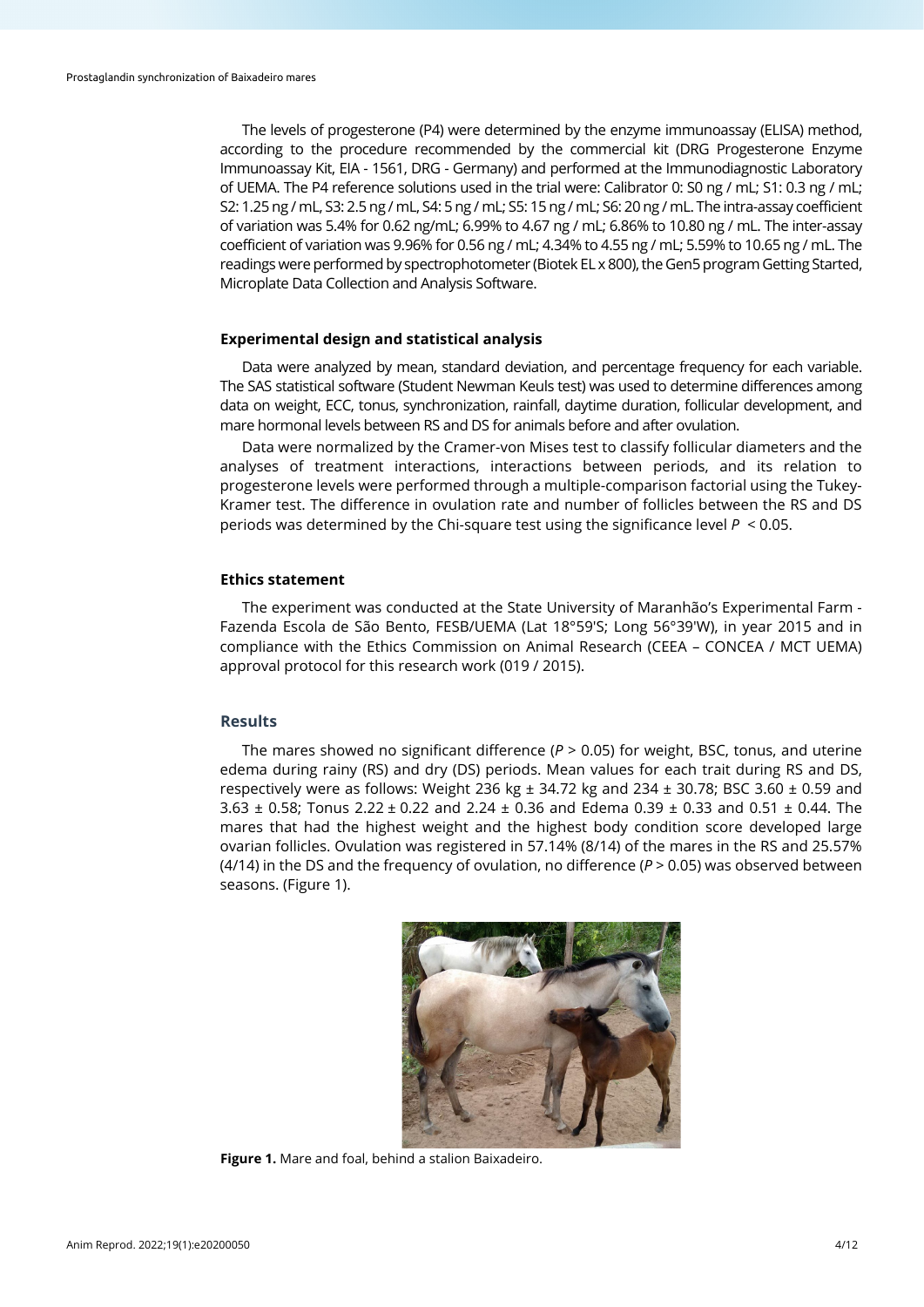

As for tonus and edema, changes were observed throughout the estrus, in which ovulating mares showed minimal tonus and a higher degree of edematous close to ovulation (Figure 2).

2a. Degree 0: no edema

2b. Degree 2: edema 2



2c. Degree 3: edema 3 (folds)

2d. Degree 4: Edema 4 (endometrial folds

and intrauterine fluid)

Figure 2. Degree of uterine edema in the rainy and dry periods ranging from 0 to 4 on the rating scale. Degree 0 = No Edema, Degree 1 = Edema, Degree 2 = Edema 2 (fluid), Degree 3 = Edema 3 (folds), Degree 4 = Edema 4 (endometrial folds and intrauterine fluid).

There was no statistical difference between RS and DS for the total number of follicles between days 0 (6.57 ± 2.63 and 4.85 ± 2.13), days 7 (6.50 ± 3.28 and 6.85 ± 3.62 and day 14  $(8.00 \pm 2.23$  and 7.28  $\pm$  3.49), these are in agreement with the number of expected follicles during follicular wave emergence and are independent of body condition. The total number of small, medium and large follicles (Figure 3) in mares was different between RS and DS. Larger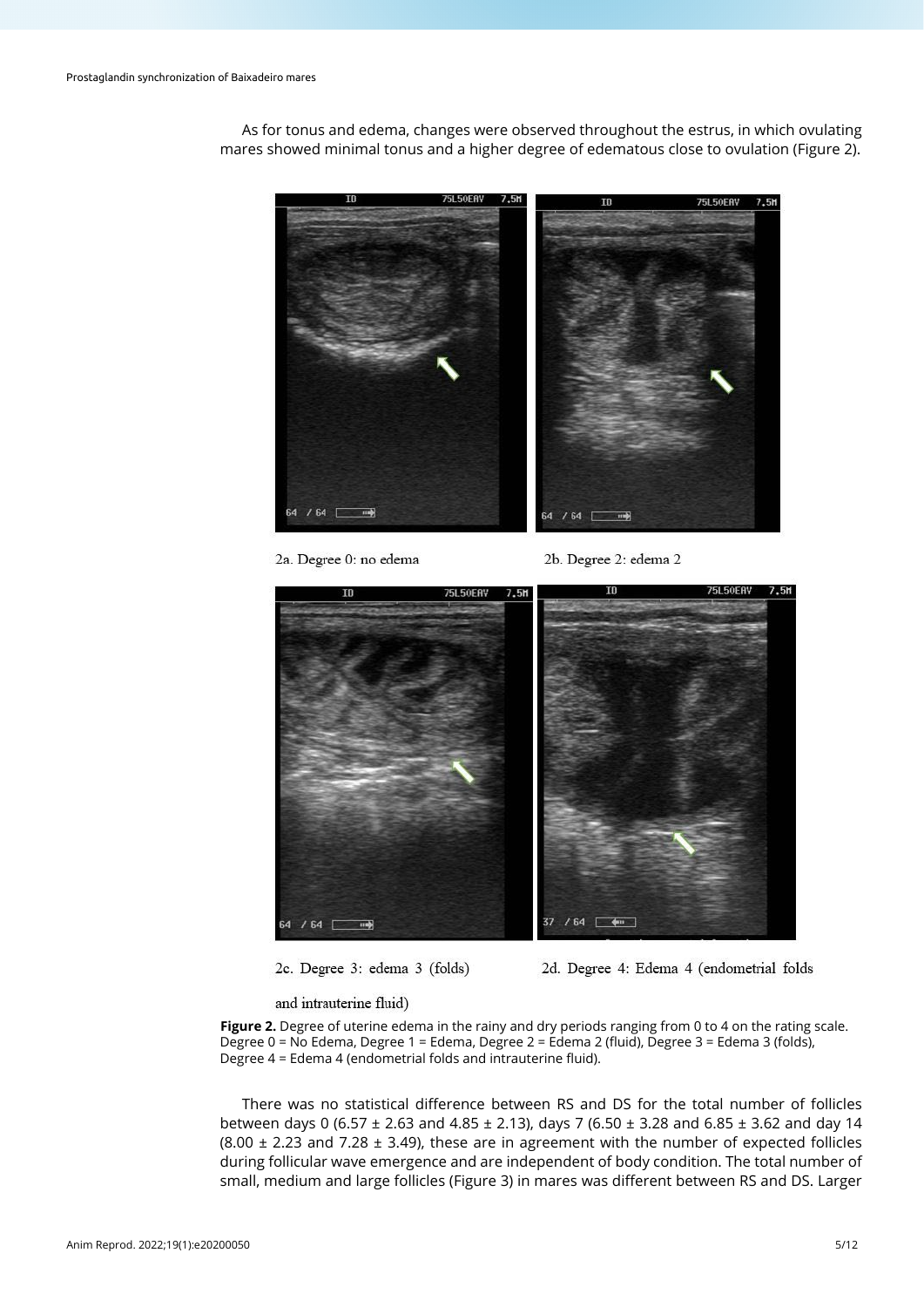diameters were recorded for medium follicles in RS (RS 22.71  $\pm$  0.27 and DS 19.50  $\pm$  0.43), large follicles in turn had larger diameters in DS (RS  $34.45 \pm 0.55$  and  $38.44 \pm 1.82$ ), as shown in Table 1.



 $\mathbf{A}$ 



₩ 10:06:47 75L50EA FREEZE HENU Review/Stop  $15$ Speed **B** Post Proc  $\overline{\phantom{a}}$ Print Repor .<br>Dist1  $43.1<sub>n</sub>$ Dist2 43.6m EEG 04 0D1



**Figure 3.** Follicular growth in the rainy and dry periods ranging. A: Small follicles < 15mm, B: Medium follicles: 15 - 30 mm, C: Large follicles > 30 mm.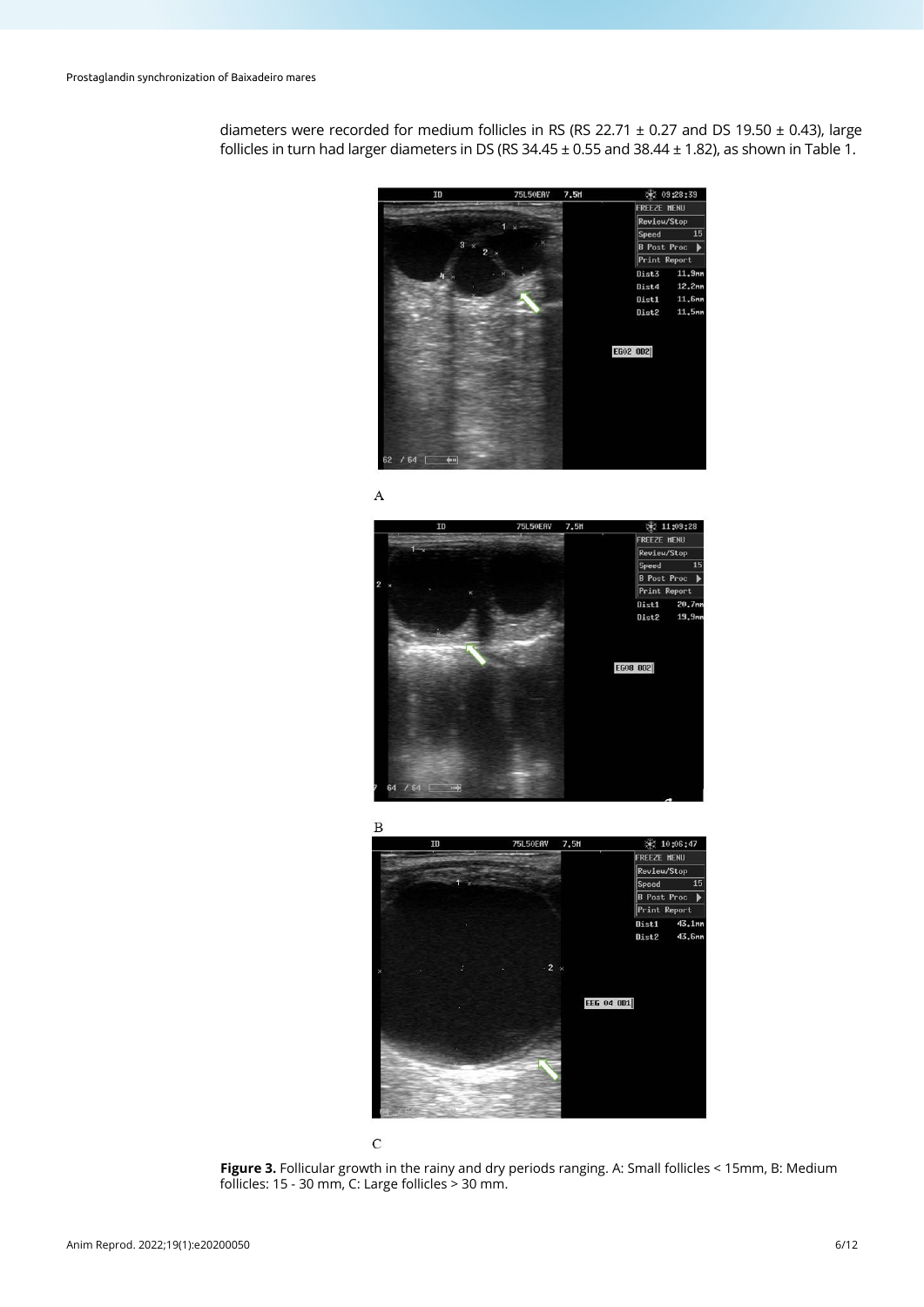**Table 1.** Mean and standard deviation of follicle diameter of mares during the 2015 rainy and dry seasons.

|       | <b>Follicle diameter</b> |                                |                                |  |
|-------|--------------------------|--------------------------------|--------------------------------|--|
|       | $\leq$ 15 mm             | 16 – 30 mm                     | $\geq$ 30 mm                   |  |
| Rainv | $10.97 \pm 0.15$ Ca      | 22.71 ± 0.27 $\text{Ba}$       | $34.45 \pm 0.55$ <sup>Ab</sup> |  |
| Drv   | $10.40 \pm 0.21$ Ca      | $19.50 \pm 0.43$ <sup>Bb</sup> | 38.44 ± 1.82 Aa                |  |
|       | <b>Season</b>            |                                |                                |  |

Means with different superscripts (A, B) within the row, (a, b) within the column are significant at *P* < 0.05.

Regarding the traits of the periovulatory period, no difference  $(P > 0.05)$  was observed for the synchronization interval (mean 12.25 ± 5.85 RS, 15.40 ± 10.52 DS), estrus (mean 7.18 ± 3.02 RS, 7.45 ± 3.05 DS) and follicular growth rate between seasons (mean 2.34 ± 0.49 RS, 1.66 ± 1.06 DS).

The analysis of follicular divergence showed no differences between the dominant follicles (RS 21.8  $\pm$  2.00 mm / DS 21.57  $\pm$  1.70 mm) and subordinate follicles (RS 19.03  $\pm$  2.45 mm / DS 17.71 ± 1.90 mm) between seasons.

Differences in the preovulatory follicle diameter (*P* < 0.05 - RS 35.40 ± 2.37, DS 39.70 ± 2.77) were observed during the dry season since mares required longer periods to ovulate during this season. The maximum diameter of the preovulatory follicle was recorded on the day before ovulation and showed differences between rainy and dry periods (*P* < 0.05 - RS 35.40 ± 2.37, DS 39.70  $\pm$  2.77), in that this difference observed was greater during the dry season, since the mares needed longer periods to ovulate in this season.

Mares showed differences ( $P < 0.05$ ) on the mean levels of P4 between the pre and post ovulatory phases in both seasons (RS and DS), being less than 1 ng/mL before ovulation and immediately increasing its value. Differences between seasons (*P* < 0.05) were recorded in the post-ovulatory phase, when the higher the ovulation rate, the higher the DS concentration (Table 2).

**Table 2.** Mean and standard deviation of progesterone levels during the pre- and post-ovulatory phases of mares of the Baixadeiro genetic group during the 2015 rainy and dry seasons.

|       | Progesterone levels (ng / mL)   |                                 |  |  |
|-------|---------------------------------|---------------------------------|--|--|
|       | <b>Preovulatory</b>             | <b>Post ovulatory</b>           |  |  |
| Rainv | $0.385 \pm 0.689$ <sup>Ab</sup> | 13.993 ± 11.934 Aa              |  |  |
| Drv   | $0.646 \pm 1.416$ <sup>Ab</sup> | $8.045 \pm 6.036$ <sup>Ba</sup> |  |  |
|       | <b>Season</b>                   |                                 |  |  |

Means with different superscripts (A, B) within the row, (a, b) within the column are significant at *P* < 0.05.

Regardless of the season, P4 levels differed (*P* < 0.05) between the pre- and post-ovulatory phases. Climate variables differed between seasons, with daily luminosity values peaking in February when there was a difference of 12 minutes (*P* < 0.05). Total rainfall was also higher in February (Table 3), although not different.

**Table 3.** Mean and standard deviation for daily rainfall precipitation and luminosity during the experimental period.

| P value    |                                  | <b>Season</b>                 |                               |  |
|------------|----------------------------------|-------------------------------|-------------------------------|--|
|            |                                  | Rainy                         | Drv                           |  |
| (P < 0.05) | Daily precipitation <sup>*</sup> | $4.07 \pm 0.77$ Å             | $1.10 \pm 2.65$ <sup>A</sup>  |  |
| (P < 0.05) | Daily luminosity**               | $12.18 \pm 0.02$ <sup>A</sup> | $11.98 \pm 0.01$ <sup>B</sup> |  |

Sources: \*NUGEO. \*\*INMET (2015). Means with different superscripts (A, B) within the row, (a, b) within the column are significant at *P* < 0.05.

The mares of the Baixadeiro group remained cyclical between seasons (Table 4), thus deconstructing the reproductive seasonality.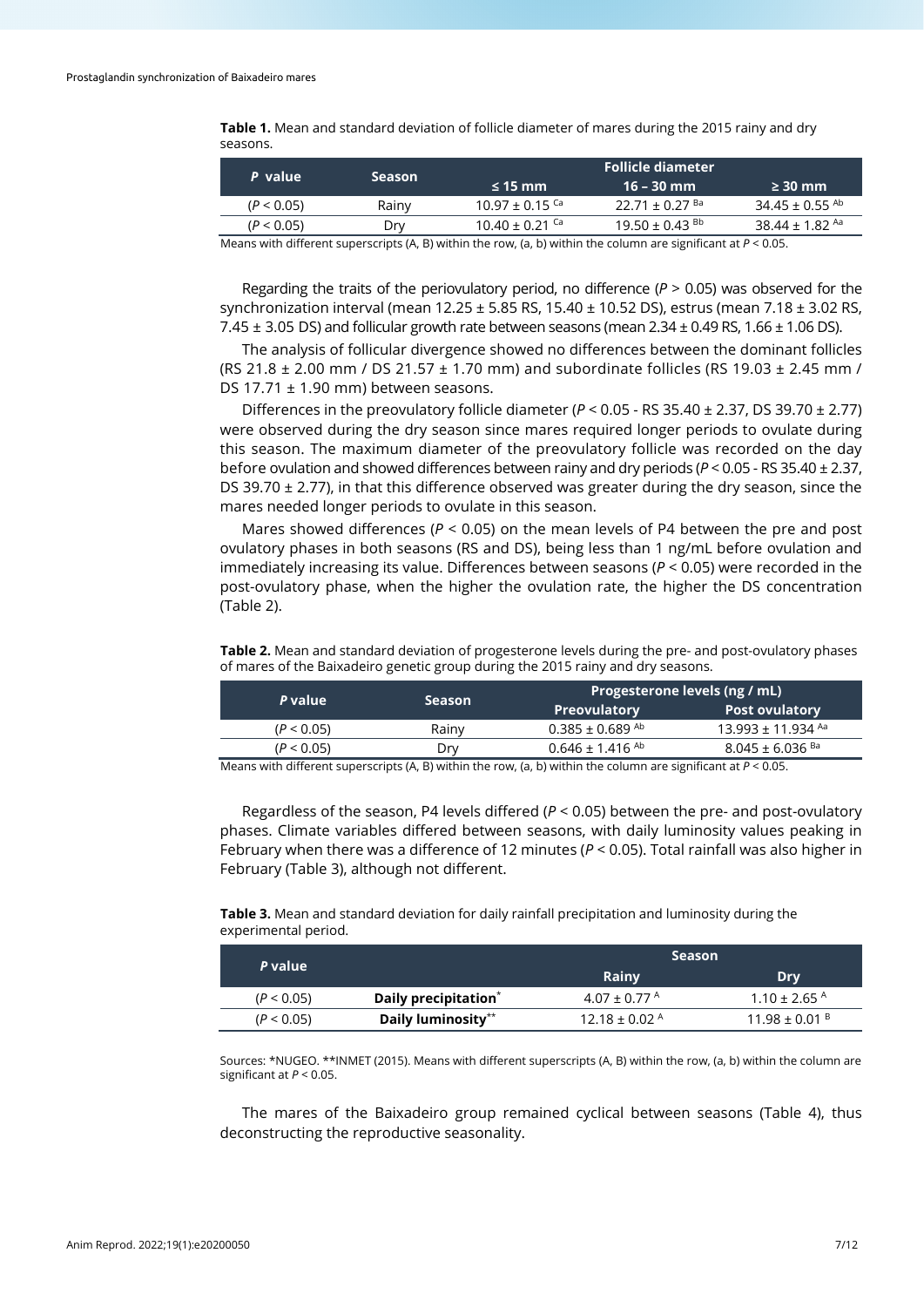**Table 4.** Mean and standard deviation of follicular diameters and progesterone levels during the pre- and post-ovulatory phases of mares of the Baixadeiro genetic group during the 2015 rainy and dry seasons.

|                                                                                                                   |     | <b>FOLLICULAR ACTIVITY</b> |              |                                                                                                                                                           |                |              |          |                     |                                                                                                                                                                                                                                    |
|-------------------------------------------------------------------------------------------------------------------|-----|----------------------------|--------------|-----------------------------------------------------------------------------------------------------------------------------------------------------------|----------------|--------------|----------|---------------------|------------------------------------------------------------------------------------------------------------------------------------------------------------------------------------------------------------------------------------|
| P value Season                                                                                                    |     | Pre ovulatory              |              |                                                                                                                                                           | Post ovulatory |              |          | P4 levels (ng / mL) |                                                                                                                                                                                                                                    |
|                                                                                                                   |     | $<$ 15 mm                  | $16 - 30$ mm | $>30$ mm                                                                                                                                                  | $<$ 15 mm      | $16 - 30$ mm | $>30$ mm | Pre                 | <b>Post</b>                                                                                                                                                                                                                        |
|                                                                                                                   |     |                            |              |                                                                                                                                                           |                |              |          |                     | P < 0.05 Rainy 10.12 ± 4.31 <sup>G</sup> 19.16 ± 2.84 <sup>Ba</sup> 35.35 ± 3.10 <sup>Aa</sup> 8.60 ± 2.97 <sup>G</sup> 19.87 ± 3.33 <sup>Ba</sup> 32.87± 1.85 <sup>Aa</sup> 0.29 ± 0.54 <sup>Ed</sup> 13.99 ± 11.93 <sup>Dd</sup> |
| P < 0.05                                                                                                          | Drv |                            |              | $10.66 \pm 2.68$ <sup>Ca</sup> 21.21 $\pm$ 3.61 <sup>Ba</sup> 39.60 $\pm$ 5.30 <sup>Ab</sup> 8.08 $\pm$ 2.54 <sup>Ca</sup> 18.24 $\pm$ 3.07 <sup>Ba</sup> |                |              |          |                     | $0.64 \pm 1.40$ <sup>Ed</sup> $8.04 \pm 6.07$ <sup>De</sup>                                                                                                                                                                        |
| Means with different superscripts (A, B) within the row, (a, b) within the column are significant at $P < 0.05$ . |     |                            |              |                                                                                                                                                           |                |              |          |                     |                                                                                                                                                                                                                                    |

# **Discussion**

Horse reproduction tends to be seasonal (Nagy et al., 2000). The main adjusting factor in their original temperate ranges is photoperiod variation. However, it is absent in equatorial because, in low tropical latitudes, day length variation is minimal, and rainfall variation makes the seasonal cycle less predictable (Boeta et al., 2006; Ramírez et al., 2010; Nascimento, 2014; Ogutu et al., 2015; Carranza et al., 2017). Hence, factors affecting mares' conditions and foaling success may influence the dates of reproduction in these areas.

Changes in tonicity during the reproductive cycle in mares have already been described (Hayes and Ginther, 1986; Cuervo-Arango et al., 2020), as the luteal phase approaches (Griffin et al., 1992; Alonso et al., 2019), with no change occurring during the anovulatory seasonality (Hayes and Ginther, 1986). Also, changes in uterine consistency and texture have been shown to occur gradually throughout estrus (Hayes et al., 1985), characterizing the estrus edema (Moura, 2012).

Our results have not evidence significant differences for weight, BSC, tonus, and uterine edema during rainy (RS) and dry (DS) periods, but mares showing ovarian activity were those with higher weight and body condition. One possible explanation for results evidenced here is that mares increase body condition after the forage grows during the rainy season and then start breeding (i.e., increase their pregnancy rate and hence foaling occurs close to this season next year). Mares largely rely on stored reserves and need to be in good condition before starting reproduction (Houston et al., 2007). However, mares with low body condition may produce fewer follicles before their first ovulation during the reproductive season (Gastal et al., 2004).

For estrous synchronization and induction, PGF 2α can be applied at any stage of the estrous cycle in two doses (Irvine, 1993). The results for synchronization intervals were higher than those reported in the literature because mares synchronized with PGF 2α ovulate between 8 - 10 days after induction (Samper, 2008), which may vary between breeds (Griffin et al., 1992; Cuervo-Arango et al., 2015), depending on the dosage administered (Cuervo-Arango et al., 2015) and follicle size at the time of administration (Samper, 2008; Bender et al., 2014).

The estrus period lasted as expected for the species, which may comprise an interval between 2 to 12 days, typically longer at the beginning of the reproductive season (Blanchard et al., 2003). These results are in agreement with those reported for marshy mares (Zúccari et al., 2002), crossbred mares (Valle et al., 2005), Purebred Arabian and Arabian Crossbred mares (Romano et al., 1998), clearly showing the variation between races of different regions, management, and environmental conditions.

The average follicle size of ovulating mares ranges from 40 to 45 mm (Blanchard et al., 2003) and can vary among breeds. In Thoroughbred mares, follicle size can range between 39.95  $\pm$  4.84 mm (Morel et al., 2010), for the Colombian Paso Fino mares 41.34 ± 2.14 mm (Ramírez et al., 2010), with seasonal variations ranging between 48.7 ± 9.7 mm and 42.5 ± 9.1 mm (Nascimento, 2014) and for Pantaneira mares 49.5 ± 2.0 mm (Zúccari et al., 2002). For parous mares, mean follicle size is 51.7 mm, and 49.3 mm for empty mares of the Campolina Breed (Zúccari, 1990) and  $34.21 \pm 0.37$ mm Mangalarga Marchador mares (Rodrigues et al., 2011). The range of preovulatory follicle size values emphasizes its relation to season, breed, and mare type (Ginther, 1995).

In the luteal phase, the maximum peripheral concentration of P4 is variable among mares (Carnevale et al., 1997), due to the secretory capacity of *corpus luteum* (CL) or the progesterone catabolism rate, since the factors that determine its level in cyclic mares are the cycling date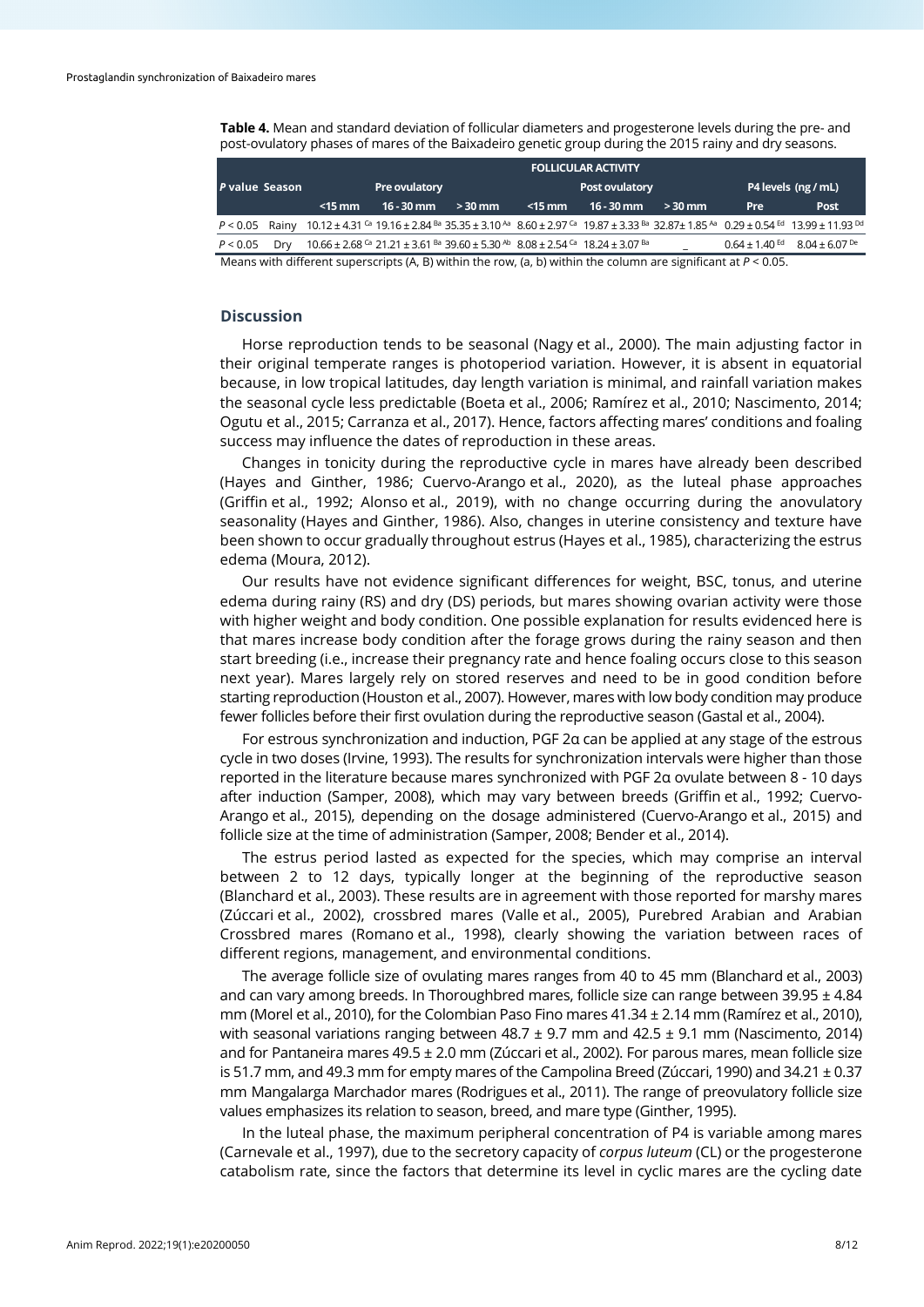and several ovulations (Nagy et al., 2004). Mature CL can produce, on average, 8 - 10 ng / mL until it undergoes luteolysis (Arruda et al., 2001) or produces values similar (Vivo et al., 1986) to those found in this study.

Concerning the follicular activity during the pre- and post-ovulatory phases, P4 levels were lower than 1 ng / mL in the presence of large and medium-sized follicles, with levels increasing after ovulation. This is because although a pool of small follicles begins to increase until ovulation, its number does not change in the ovaries throughout the estrous cycle, and what happens is that some follicles change of category (Pierson and Ginther, 1987). In the follicular phase, minimum progesterone levels can be detected, accompanied by an increase in follicular diameter during estrus and ovulation (Ginther et al., 2007). This is because changes in plasma P4 levels occur immediately after ovulation (Ginther et al., 2008), reaching 3 ng / mL (Ginther and Santos, 2015), increasing to D6 after which they plateau (Arruda et al., 2001). Similar results were reported for Arabian mares (Abo-El maaty and El-Shahat, 2012), in which the P4 serum levels were significantly higher in the luteal phase of the estrous cycle.

For these animals, weight can be considered the main factor interfering with follicular development and the interval between reproductive seasons, as BSC is associated with an increase in reproductive activity (Nagy et al., 2000; Lopes et al., 2017), as recorded for the animals from this work. Rainfall influenced the ovarian activity since most ovulation occurred during the rainy season, when pasture growth was exuberant, which promoted forage intake resulting in higher weight gain and BSC levels. The dry season at the Baixada Maranhense region sharply decreases forage availability, leading to the loss of nutritional quality, and consequently, live weight loss in equines (Santos, 1997; Barros et al., 2019). Since animals in tropical environments do not observe reproductive seasonality, when subjected to nutritional stress, mares tend to decrease their reproductive activity (Ramírez et al., 2010).

#### **Conclusion**

Mares from the Baixadeiro genetic group did not show reproductive seasonality in conditions such as their natural environment, although there was a difference in luminosity between the rainy and dry seasons. During the pre- and post-ovulatory phases, progesterone concentrations were within the expected levels for this species, regardless of the season. The treatment with two doses of PGF 2α was effective in synchronizing the mares, promoting the return of estrus in the dry and rainy periods. Thus, mares exhibited a cyclical behavior throughout the year, exhibiting reproductive activity under conditions of adequate weight and body condition score.

#### **References**

- Abo-El maaty AM, El-Shahat KH. Hormonal and biochemical serum assay in relation to the estrous cycle and follicular growth in Arabian mare. As Pac J of Reprod, 2012;1(2):105-110.
- Almeida HB, Viana WG, Arruda RP, Oliveira CA. Sincronização de estro e dinâmica folicular de éguas Crioulas submetidas a tratamentos com norgestomet, acetato de melengestrol e altrenogest. Braz J Vet Res Anim Sci. 2001;38(6):267-72[. http://dx.doi.org/10.1590/S1413-95962001000600004.](https://doi.org/10.1590/S1413-95962001000600004)
- Alonso MA, Silva LA, Affonso FJ, Lemes KM, Celeghini ECC, Lançoni R, Carvalho HF, Arruda RP. Effect of hCG application at different moments of the estrous cycle on corpus luteum and uterine vascularization and serum progesterone concentration in mares. Anim Reprod. 2019;16(2):317-27. [http://dx.doi.org/10.21451/1984-3143-AR2018-0103.](https://doi.org/10.21451/1984-3143-AR2018-0103) [PMid:33224293.](https://www.ncbi.nlm.nih.gov/entrez/query.fcgi?cmd=Retrieve&db=PubMed&list_uids=33224293&dopt=Abstract)
- Arruda RPD, Visintin JA, Fleury JJ, Garcia AR, Madureira EH, Celeghini ECC, Neves Neto JR. Existem relações entre tamanho e morfoecogenicidade do corpo lúteo detectados pelo ultrassom e os teores de progesterona plasmática em receptoras de embriões equinos? Braz J Vet Res Anim Sci. 2001;38(5):233-9[. http://dx.doi.org/10.1590/S1413-95962001000500007.](https://doi.org/10.1590/S1413-95962001000500007)
- Barros BS, Hunka MM, Souza AL, Silva JFL, Coelho CS, Manso HECC, Manso Filho HC. Vitamin D concentrations and biological biomarkers of lactating mares and foals in the dry season. Pferdeheilkunde. 2019;35(4):344-9. [http://dx.doi.org/10.21836/PEM20190406.](https://doi.org/10.21836/PEM20190406)
- Bender ESC, Sampaio BFB, Nogueira BG, Costa-e-Silva EV, Zúccari CESN. Condição corporal e atividade reprodutiva de éguas. Arch Zootec. 2014;63(241):55-67[. http://dx.doi.org/10.21071/az.v63i241.590.](https://doi.org/10.21071/az.v63i241.590)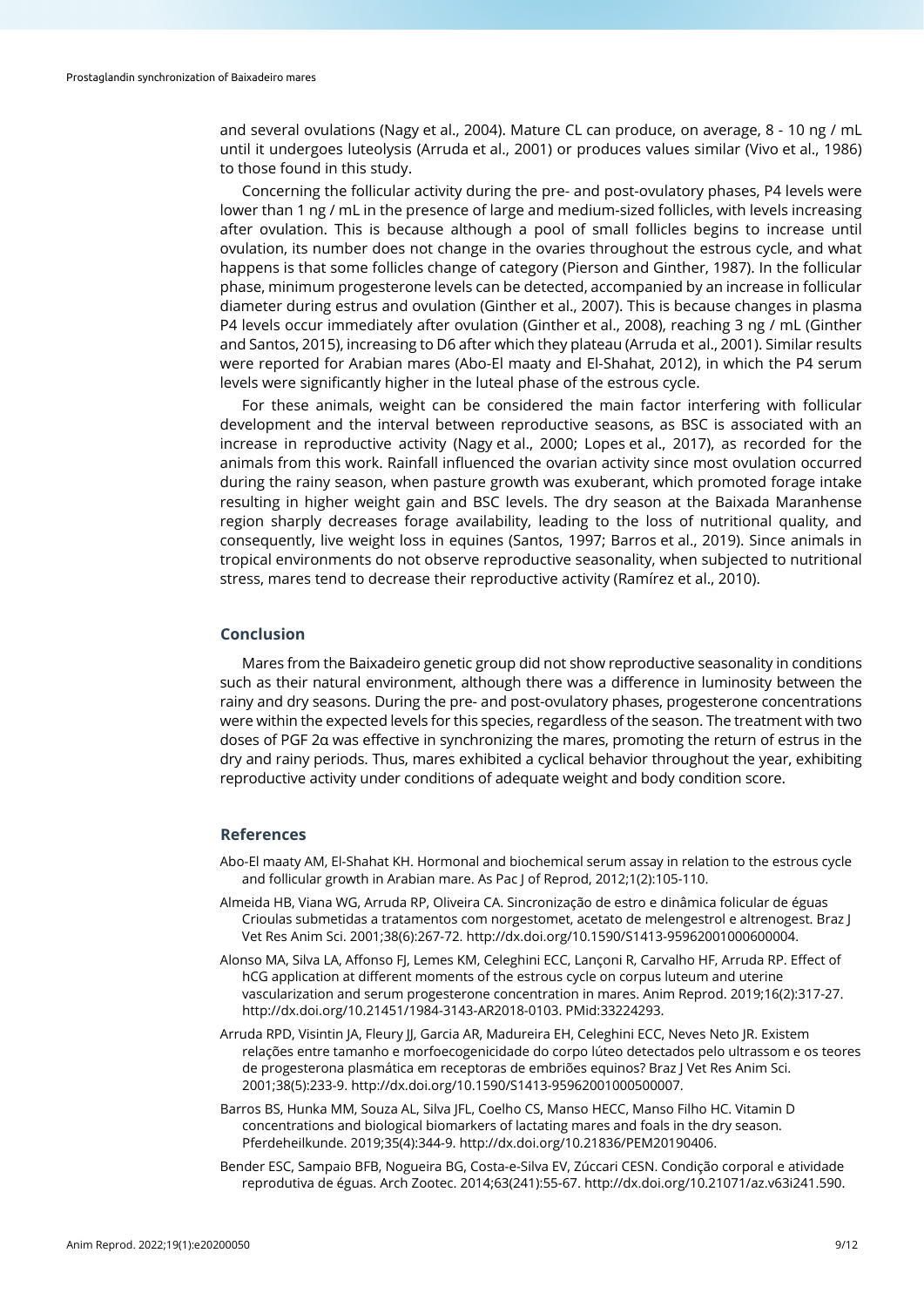- Blanchard TL, Varner DD, Schumacher J. Reproductive Physiology of the Nonpregnant Mare. In: Fathman EM, Merchant T, editors. Manual of equine reproduction. St Louis, Missouri: Mosby; 2003. p.9-15.
- Boeta M, Porras A, Zarco LA, Aguirre-Hernández R. Ovarian activity of the mare during winter and spring at a latitude of 19° 21′ north. J Equine Vet Sci. 2006;26(2):55-8[. http://dx.doi.org/10.1016/j.jevs.2005.12.003.](https://doi.org/10.1016/j.jevs.2005.12.003)
- Carnevale EM, Hermenet MJ, Ginther OJ. Age and pasture effects on vernal transition in mares. Theriogenology. 1997;47(5):1009-18[. http://dx.doi.org/10.1016/S0093-691X\(97\)00058-7.](https://doi.org/10.1016/S0093-691X(97)00058-7) [PMid:16728051.](https://www.ncbi.nlm.nih.gov/entrez/query.fcgi?cmd=Retrieve&db=PubMed&list_uids=16728051&dopt=Abstract)
- Carranza J, Yoong WA, Mateos C, Caño Vergara B, Gómez CL, Macías V. Reproductive phenology of Creole horses in Ecuador in the absence of photoperiod variation: the effects of forage availability and flooding affecting body condition of mares. Anim Sci J. 2017;88(12):2063-70. [http://dx.doi.org/10.1111/asj.12818.](https://doi.org/10.1111/asj.12818) [PMid:28748628.](https://www.ncbi.nlm.nih.gov/entrez/query.fcgi?cmd=Retrieve&db=PubMed&list_uids=28748628&dopt=Abstract)
- Cuervo-Arango J, Martín-Peláez MS, Claes AN. A practical guide to estimate the age of the early CL by ultrasonography in mares examined for the first time to be used as recipients in a commercial embryo transfer program. Theriogenology. 2020;153(1):48-53. [http://dx.doi.org/10.1016/j.theriogenology.2020.05.003.](https://doi.org/10.1016/j.theriogenology.2020.05.003) [PMid:32417611.](https://www.ncbi.nlm.nih.gov/entrez/query.fcgi?cmd=Retrieve&db=PubMed&list_uids=32417611&dopt=Abstract)
- Cuervo-Arango J, Mateu-Sánchez S, Aguilar JJ, Nielsen JM, Etcharren V, Vettorazzi ML, Newcombe JR. The effect of the interval from PGF treatment to ovulation on embryo recovery and pregnancy rate in the mare. Theriogenology. 2015;83(8):1272-8[. http://dx.doi.org/10.1016/j.theriogenology.2015.01.010.](https://doi.org/10.1016/j.theriogenology.2015.01.010) [PMid:25666044.](https://www.ncbi.nlm.nih.gov/entrez/query.fcgi?cmd=Retrieve&db=PubMed&list_uids=25666044&dopt=Abstract)
- Faria DR, Gradela A. Hormonioterapia aplicada à ginecologia equina. Rev Bras Reprod Anim. 2010;34(2):114- 122. Available from: http://www.cbra.org.br/pages/publicacoes/rbra/v34n2/p114-122.pdf.
- Ferreira-Dias G, Claudino F, Carvalho H, Agrícola R, Alpoim-Moreira J, Silva JR. Seasonal reproduction in the mare: possible role of plasma leptin, body weight and immune status. Domest Anim Endocrinol. 2005;29(1):203-13[. http://dx.doi.org/10.1016/j.domaniend.2005.02.006.](https://doi.org/10.1016/j.domaniend.2005.02.006) [PMid:15927774.](https://www.ncbi.nlm.nih.gov/entrez/query.fcgi?cmd=Retrieve&db=PubMed&list_uids=15927774&dopt=Abstract)
- Gastal MO, Gastal EL, Spinelli V, Ginther OJ. Relationships between body condition and follicle development in mares. Anim Reprod. 2004 [cited 2015 Sept 17];1(1):115-21. Available from: https://animal-reproduction.org/article/5b5a608cf7783717068b4814/pdf/animreprod-1-1-115.pdf
- Gazolla AG, Serra OR, Lima FC. Pelagens do cavalo da raça baixadeira. In: 46ª Reunião Anual Sociedade Brasileira Zootecnia; 2009 jul 14-17, Maringá, PR, Brasil. Maringá: SBZ; 2009. p.1-3.
- Ginther OJ, Beg MA, Bergfelt DR, Donadeu FX, Kot K. Follicle selection in monovular species. Biol Reprod. 2001;65(3):638-47. [http://dx.doi.org/10.1095/biolreprod65.3.638.](https://doi.org/10.1095/biolreprod65.3.638) [PMid:11514323.](https://www.ncbi.nlm.nih.gov/entrez/query.fcgi?cmd=Retrieve&db=PubMed&list_uids=11514323&dopt=Abstract)
- Ginther OJ, Beg MA, Donadeu FX, Bergfelt DR. Mechanism of follicle deviation in monovular farm species. Anim Reprod Sci. 2003;78(3-4):239-57[. http://dx.doi.org/10.1016/S0378-4320\(03\)00093-9.](https://doi.org/10.1016/S0378-4320(03)00093-9) [PMid:12818647.](https://www.ncbi.nlm.nih.gov/entrez/query.fcgi?cmd=Retrieve&db=PubMed&list_uids=12818647&dopt=Abstract)
- Ginther OJ, Gastal EL, Rodrigues BL, Gastal MO, Beg MA. Follicle diameters and hormones concentrations in the development of single versus double ovulation in mares. Theriogenology. 2008;69(5):583-90. [http://dx.doi.org/10.1016/j.theriogenology.2007.11.004.](https://doi.org/10.1016/j.theriogenology.2007.11.004) [PMid:18242675.](https://www.ncbi.nlm.nih.gov/entrez/query.fcgi?cmd=Retrieve&db=PubMed&list_uids=18242675&dopt=Abstract)
- Ginther OJ, Santos VG. Natural rescue and resurgence of the equine corpus luteum. J. Eq Vet Scie. 2015;35(1):1-6[. http://dx.doi.org/10.1016/j.jevs.2014.10.004.](https://doi.org/10.1016/j.jevs.2014.10.004)
- Ginther OJ, Utt MD, Beg MA. Follicle deviation and diurnal variation in circulating hormone concentrations in mares. Anim Reprod Sci. 2007;100(1-2):197-203. [http://dx.doi.org/10.1016/j.anireprosci.2006.08.025.](https://doi.org/10.1016/j.anireprosci.2006.08.025) [PMid:17000062.](https://www.ncbi.nlm.nih.gov/entrez/query.fcgi?cmd=Retrieve&db=PubMed&list_uids=17000062&dopt=Abstract)
- Ginther OJ. Folliculogenesis during the transitional period and early ovulatory season in mares. J Reprod Fertil. 1990;90(1):311-20[. http://dx.doi.org/10.1530/jrf.0.0900311.](https://doi.org/10.1530/jrf.0.0900311) [PMid:2231551.](https://www.ncbi.nlm.nih.gov/entrez/query.fcgi?cmd=Retrieve&db=PubMed&list_uids=2231551&dopt=Abstract)
- Ginther OJ. Reproductive biology of the mare: basic and applied aspects. 2nd ed. Cross Plains: Equiservices Publishing; 1995. p. 10-20.
- Griffin PG, Hermenet MJ, Ginther OJ. A transient increase in uterine tone during early diestrus in mares. Theriogenology. 1992;37(6):1185-90. [http://dx.doi.org/10.1016/0093-691X\(92\)90174-P.](https://doi.org/10.1016/0093-691X(92)90174-P)
- Haetinger C, Torres A, Brum C, Nogueira CEW. Uso comparativo de progesterona sintética-P4 e PGF2-α na sincronização de cio em éguas da raça crioula. In: XVII Congresso de Iniciação científica e X Encontro de Pós-Graduaçã; 2000 Nov 11-14; Pelotas, RS. Pelotas: Universidade Federal de Pelotas; 2008.
- Hayes KEN, Ginther OJ. Role of progesterone and estrogen in development of uterine tone in mares. Theriogenology. 1986;25(4):581-90[. http://dx.doi.org/10.1016/0093-691X\(86\)90142-1.](https://doi.org/10.1016/0093-691X(86)90142-1) [PMid:16726149.](https://www.ncbi.nlm.nih.gov/entrez/query.fcgi?cmd=Retrieve&db=PubMed&list_uids=16726149&dopt=Abstract)
- Hayes KEN, Pierson RA, Scraba ST, Ginther OJ. Effects of estrous cycle and season on ultrasonic uterine anatomy in mares. Theriogenology. 1985;24(4):465-77. [http://dx.doi.org/10.1016/0093-](https://doi.org/10.1016/0093-691X(85)90053-6) [691X\(85\)90053-6.](https://doi.org/10.1016/0093-691X(85)90053-6) [PMid:16726101.](https://www.ncbi.nlm.nih.gov/entrez/query.fcgi?cmd=Retrieve&db=PubMed&list_uids=16726101&dopt=Abstract)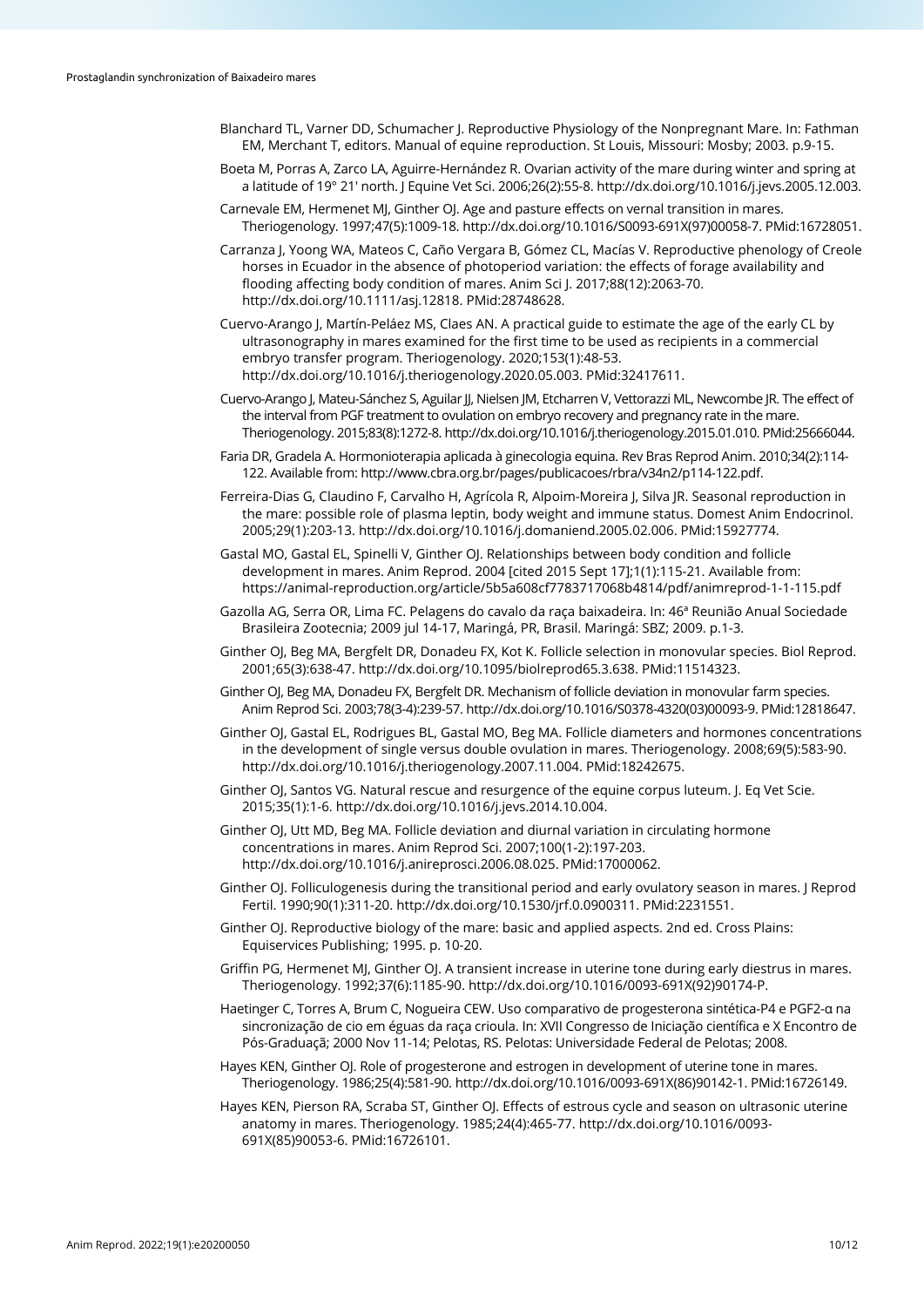- Henneke DR, Potter GD, Kreider JL, Yeates BF. Relationship between condition score, physical measurements and body fat percentage in mares. Equine Vet J. 1983;15(4):371-2. [http://dx.doi.org/10.1111/j.2042-3306.1983.tb01826.x.](https://doi.org/10.1111/j.2042-3306.1983.tb01826.x) [PMid:6641685.](https://www.ncbi.nlm.nih.gov/entrez/query.fcgi?cmd=Retrieve&db=PubMed&list_uids=6641685&dopt=Abstract)
- Houston AI, Stephens PA, Boyd IL, Harding KC, McNamara JM. Capital or income breeding? A theoretical model of female reproductive strategies. Behavioral Ecology. 2007;1(8):241–250.
- INMET Instituto Nacional de Meteorologia [homepage on the Internet]. Brasília: Ministério da Agricultura, Pecuária e Abastecimento; 2015. [cited 2015 Sept 17]. Available from: http://www.inmet.gov.br.
- Irvine CHG. Prostaglandins. In: Mckinnon AO, Voss JL, editors. Equine reproduction. Philadelphia: Lea & Febiger. 1993. p. 319-324.
- Klein SL, Nelson RJ. Influence of social factors on immune function and reproduction. Rev Reprod. 1999;4(3):168-78[. http://dx.doi.org/10.1530/ror.0.0040168.](https://doi.org/10.1530/ror.0.0040168) [PMid:10521154.](https://www.ncbi.nlm.nih.gov/entrez/query.fcgi?cmd=Retrieve&db=PubMed&list_uids=10521154&dopt=Abstract)
- Lopes KRF, Lima GL, Bezerra LGP, Barreto-Junior RA, Oliveira MF, Silva AR. Characterization of the ovarian preantral follicle populations and its correlation with age and nutritional status in Brazilian Northeastern donkeys (Equus assinus). Anim Reprod Sci. 2017;187:193-202. [http://dx.doi.org/10.1016/j.anireprosci.2017.11.007.](https://doi.org/10.1016/j.anireprosci.2017.11.007) [PMid:29126831.](https://www.ncbi.nlm.nih.gov/entrez/query.fcgi?cmd=Retrieve&db=PubMed&list_uids=29126831&dopt=Abstract)
- McKinnon AO, Voss JL. Equine reproduction. 5th ed. Philadelphia: Lea & Febiger, 1992. p. 52.
- Morel MCGD, Newcombe JR, Hayward K. Factors affecting pre-ovulatory follicle diameter in the mare: the effect of mare age, season and presence of other ovulatory follicles (multiple ovulation). Theriogenology. 2010;74(7):1241-7[. http://dx.doi.org/10.1016/j.theriogenology.2010.05.027.](https://doi.org/10.1016/j.theriogenology.2010.05.027) [PMid:20615543.](https://www.ncbi.nlm.nih.gov/entrez/query.fcgi?cmd=Retrieve&db=PubMed&list_uids=20615543&dopt=Abstract)
- Moura JCA. Diagnóstico por imagem na reprodução equina "controle do útero". Ciênc Anim. 2012;22(1):161-70.
- Nagy P, Guillaume D, Daels P. Seasonality in mares. Anim Reprod Sci. 2000;60-61:245-62. [http://dx.doi.org/10.1016/S0378-4320\(00\)00133-0.](https://doi.org/10.1016/S0378-4320(00)00133-0) [PMid:10844199.](https://www.ncbi.nlm.nih.gov/entrez/query.fcgi?cmd=Retrieve&db=PubMed&list_uids=10844199&dopt=Abstract)
- Nagy P, Huszenicza G, Reiczigel J, Juhasz J, Kulcsar M, Abavary K, Guillaume D. Factors affecting plasma progesterone concentration and the retrospective determination of time of ovulation in cyclic mares. Theriogenology. 2004;61(2-3):203-14[. http://dx.doi.org/10.1016/S0093-691X\(03\)00211-5.](https://doi.org/10.1016/S0093-691X(03)00211-5) [PMid:14662122.](https://www.ncbi.nlm.nih.gov/entrez/query.fcgi?cmd=Retrieve&db=PubMed&list_uids=14662122&dopt=Abstract)
- Nascimento JN. Caracterização do ciclo estral de éguas da raça Pantaneiro e Campeiro no Planalto Central [dissertation]. Brasília: Universidade de Brasília; 2014. Portuguese.
- Ogutu JO, Owen-Smith N, Piepho HP, Dublin HT. How rainfall variation influences reproductive patterns of African savanna ungulates in an equatorial region where photoperiod variation is absent. PLoS One. 2015;10(8):e0133744. [http://dx.doi.org/10.1371/journal.pone.0133744.](https://doi.org/10.1371/journal.pone.0133744) [PMid:26295154.](https://www.ncbi.nlm.nih.gov/entrez/query.fcgi?cmd=Retrieve&db=PubMed&list_uids=26295154&dopt=Abstract)
- Pierson RA, Ginther OJ. Follicular population dynamics during the estrous cycle of the mare. Anim Reprod Sci. 1987;14(3):219-31[. http://dx.doi.org/10.1016/0378-4320\(87\)90085-6.](https://doi.org/10.1016/0378-4320(87)90085-6)
- Pierson RA. Foliculogenesis and ovulation. In: Mckinnon AO, Voss JL, editors. Equine reproduction. Malvern: Lea & Febiger. 1993. p.161-171.
- Ramírez G, Gutiérrez C, Ramos M. Dinámica folicular en yeguas paso fino colombiano medido por ultrasonografía en la Sabana de Bogotá. Ver Med Vet. 2010;19(19):21-35[. http://dx.doi.org/10.19052/mv.781.](https://doi.org/10.19052/mv.781)
- Rodrigues PG, Raymundo MC, Souza JC, Miranda CMG, Rezende ASC. Gordura corporal e eficiência reprodutiva em éguas doadoras de embrião Mangalarga Marchador. Cienc Agrotec. 2011;35(5):1002- 8[. http://dx.doi.org/10.1590/S1413-70542011000500019.](https://doi.org/10.1590/S1413-70542011000500019)
- Romano MA, Mucciolo RG, Silva AEDF. Biologia reprodutiva de éguas: estudo do ciclo estral e momento da ovulação. Braz J Vet Res Anim Sci. 1998;35(1):23-8[. http://dx.doi.org/10.1590/S1413-95961998000100004.](https://doi.org/10.1590/S1413-95961998000100004)
- Samper JC, Pycock JF. The normal uterus in estrus. In: Rudolph P, Gower J, editors. Current therapy in equine reproduction, St Louis, Missouri: Saunders-Elsevier; 2007. p.32-35. [http://dx.doi.org/10.1016/B978-0-7216-0252-3.50009-6.](https://doi.org/10.1016/B978-0-7216-0252-3.50009-6)
- Samper JC. Induction of estrus and ovulation: why some mares respond and others do not. Theriogenology. 2008;70(3):445-7[. http://dx.doi.org/10.1016/j.theriogenology.2008.04.040.](https://doi.org/10.1016/j.theriogenology.2008.04.040) [PMid:18554709.](https://www.ncbi.nlm.nih.gov/entrez/query.fcgi?cmd=Retrieve&db=PubMed&list_uids=18554709&dopt=Abstract)
- Santos SA. Recomendações sobre manejo nutricional para equinos criados em pastagens nativas no Pantanal. Corumbá: EMBRAPA-CPAP; 1997. P. 22-63.
- Serra OR. Condições de manejo, preservação e caracterização fenotípica do grupamento genético equino "Baixadeiro" [dissertation]. São Luís: Universidade Estadual do Maranhão; 2004. Portuguese.
- Stabenfeldt HG, Edqvist EL. Processos reprodutivos na fêmea. In: Swenson JM, Reece OW, editors. Fisiologia dos animais domésticos. 11th ed. Rio de Janeiro: Roca, 1996, p. 615